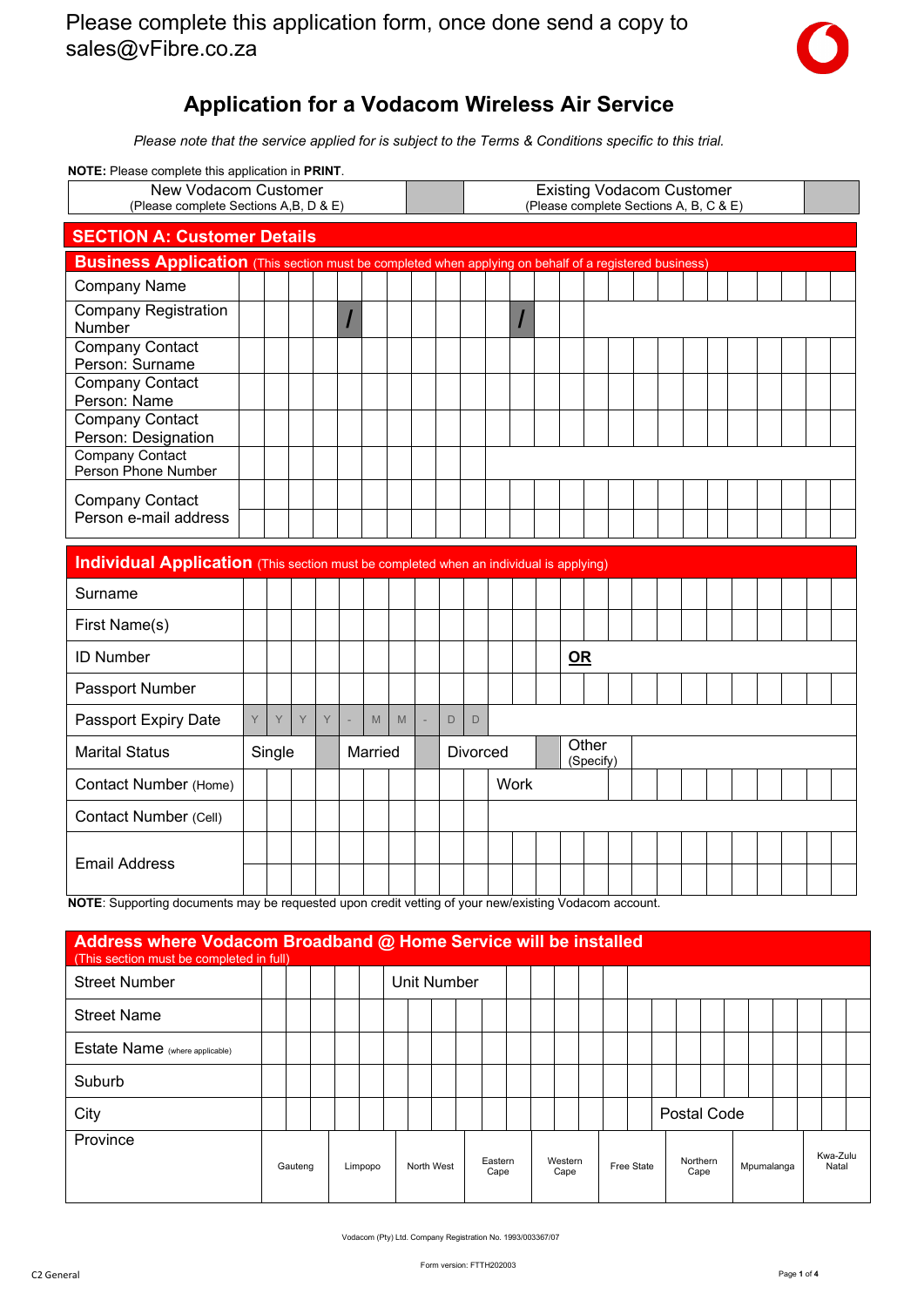

**Delivery address for device** 

| Same as the above address     | <b>YES</b> |  | <b>NO</b> |               |                 |  |                 | If No, please complete the section in full. |                  |  |            |                   |  |
|-------------------------------|------------|--|-----------|---------------|-----------------|--|-----------------|---------------------------------------------|------------------|--|------------|-------------------|--|
| Street Number/<br>Unit Number |            |  |           |               |                 |  |                 |                                             |                  |  |            |                   |  |
| <b>Street Name</b>            |            |  |           |               |                 |  |                 |                                             |                  |  |            |                   |  |
| <b>Estate Name</b>            |            |  |           |               |                 |  |                 |                                             |                  |  |            |                   |  |
| Suburb                        |            |  |           |               |                 |  |                 |                                             |                  |  |            |                   |  |
| City                          |            |  |           |               |                 |  |                 |                                             | Postal Code      |  |            |                   |  |
| Province                      | Gauteng    |  | Limpopo   | North<br>West | Eastern<br>Cape |  | Western<br>Cape | Free State                                  | Northern<br>Cape |  | Mpumalanga | Kwa-Zulu<br>Natal |  |

## **SECTION B: Vodacom Broadband Internet Wireless Air subscription (all pricing incl VAT)\*\*\*\***

|               | Please select a plan |                           |                        |                                |                               |  |  |  |  |  |  |
|---------------|----------------------|---------------------------|------------------------|--------------------------------|-------------------------------|--|--|--|--|--|--|
| <b>Select</b> | <b>Plans</b>         | Download/Upload<br>speeds | <b>Contract period</b> | <b>Monthly</b><br>subscription | <b>Installation</b><br>charge |  |  |  |  |  |  |
|               | 4/2Mbps UC           | 4/2Mbps                   | 12 Months              | 499                            | None                          |  |  |  |  |  |  |
|               | $5/2.5$ Mbps UC      | 5/2.5Mbps                 | 12 Months              | 699                            | None                          |  |  |  |  |  |  |
|               | 10/5Mbps UC          | 10/5Mbps                  | 12 Months              | 849                            | None                          |  |  |  |  |  |  |
|               | 20/10Mbps UC         | 20/10Mbps                 | 12 Months              | 1099                           | None                          |  |  |  |  |  |  |
|               | 30/15Mbps UC         | 30/15Mbps                 | 12 Months              | 1399                           | None                          |  |  |  |  |  |  |
|               | 4/2Mbps UC           | 4/2Mbps                   | 24 Months              | 399                            | <b>None</b>                   |  |  |  |  |  |  |
|               | $5/2.5$ Mbps UC      | 5/2.5Mbps                 | 24 Months              | 499                            | <b>None</b>                   |  |  |  |  |  |  |
|               | 10/5Mbps UC          | 10/5Mbps                  | 24 Months              | 499*                           | None                          |  |  |  |  |  |  |
|               | 20/10Mbps UC         | 20/10Mbps                 | 24 Months              | 599*                           | None                          |  |  |  |  |  |  |
|               | 30/15Mbps UC         | 30/15Mbps                 | 24 Months              | 1299                           | <b>None</b>                   |  |  |  |  |  |  |
|               | 4/2Mbps UC           | 4/2Mbps                   | 36 Months              | 349                            | <b>None</b>                   |  |  |  |  |  |  |
|               | 5/2.5 Mbps UC        | 5/2.5Mbps                 | 36 Months              | 449                            | <b>None</b>                   |  |  |  |  |  |  |
|               | 10/5Mbps UC          | 10/5Mbps                  | 36 Months              | 449*                           | <b>None</b>                   |  |  |  |  |  |  |
|               | 20/10Mbps UC         | 20/10Mbps                 | 36 Months              | 549*                           | <b>None</b>                   |  |  |  |  |  |  |
|               | 30/15Mbps UC         | 30/15Mbps                 | 36 Months              | 1249                           | <b>None</b>                   |  |  |  |  |  |  |

\* Promotional Pricing - Valid until 30/06/2022

|                                                                                                                                                                                      | <b>SECTION C: Existing Vodacom Customer Details</b> |  |  |  |  |  |  |  |  |  |  |  |  |  |  |  |  |  |
|--------------------------------------------------------------------------------------------------------------------------------------------------------------------------------------|-----------------------------------------------------|--|--|--|--|--|--|--|--|--|--|--|--|--|--|--|--|--|
| Account Holder's Name/                                                                                                                                                               |                                                     |  |  |  |  |  |  |  |  |  |  |  |  |  |  |  |  |  |
| Company Name                                                                                                                                                                         |                                                     |  |  |  |  |  |  |  |  |  |  |  |  |  |  |  |  |  |
| <b>Vodacom Contract Cell</b>                                                                                                                                                         |                                                     |  |  |  |  |  |  |  |  |  |  |  |  |  |  |  |  |  |
| <b>Phone Number</b>                                                                                                                                                                  |                                                     |  |  |  |  |  |  |  |  |  |  |  |  |  |  |  |  |  |
| Vodacom Billing Account                                                                                                                                                              |                                                     |  |  |  |  |  |  |  |  |  |  |  |  |  |  |  |  |  |
| Number*****                                                                                                                                                                          |                                                     |  |  |  |  |  |  |  |  |  |  |  |  |  |  |  |  |  |
| NOTE: If the order is placed under a name different to section A (e.g. company, family member), please provide a signed letter from the account holder to authorize billing from the |                                                     |  |  |  |  |  |  |  |  |  |  |  |  |  |  |  |  |  |

existing account. \*\*\*\*\* The billing account number can be found on the top right hand corner of your statement labelled "Account Number"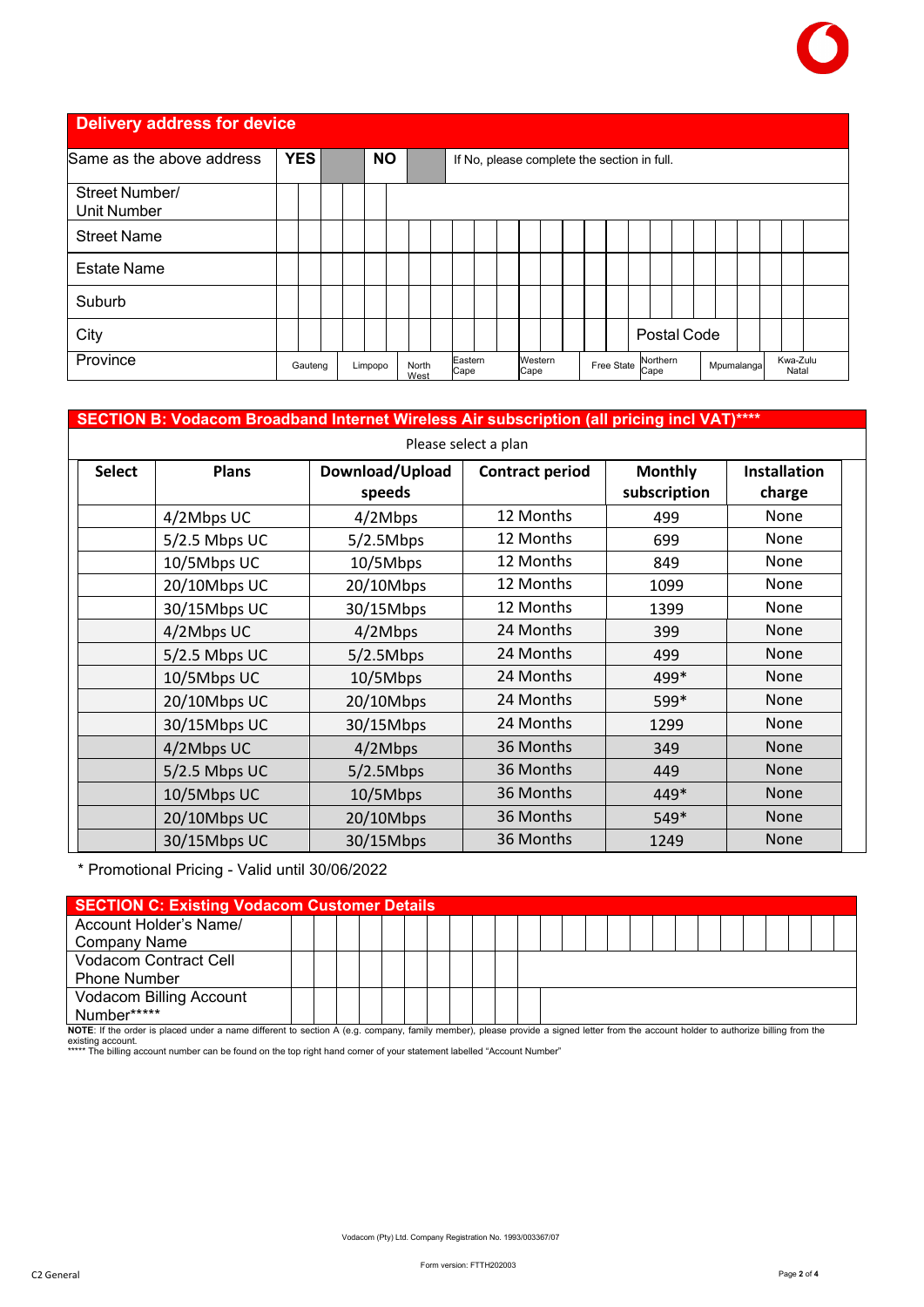

## **SECTION D: New Vodacom Customer Details Payment Details** Bank Account Holder Bank Name Branch Name Account Number **Branch Number Branch Number Branch Number** Account Type Current Savings Transmission Debit Order Date Account Age **No. 1 | Xears | | | Months Residential Information** Owner Type **Owner Type Owner Tenant** Time at Current Address Months Nonths Time at Previous Address | Years | | | Months **Employment History** Employment Status | Employee | Member/Director | Sole Owner Employer Name **Occupation** Employer Phone Number Employer Industry Gross Monthly Income **R** Time at Current Employer | Years | | | Months Time at Previous Employer | Years | | | Months **Alternative Contact Information (for scheduling installation)** Alternative Contact Name Alternative Contact Number

|                                     |        |                |        |                |                          |             |              |              |                | <b>For Office Use Only</b> |                |   |              |             |          |              |   |   |  |
|-------------------------------------|--------|----------------|--------|----------------|--------------------------|-------------|--------------|--------------|----------------|----------------------------|----------------|---|--------------|-------------|----------|--------------|---|---|--|
| Sales Agent Name                    |        | M <sub>o</sub> | R      | IN             | ΙE                       |             | J            | lO           | $\mathsf{R}$   | D                          | $\overline{A}$ | A | IN.          |             |          |              |   |   |  |
| <b>Sales Agent Company</b><br>Name  | M      | lU             |        | T              |                          |             | A            | U            | Т              | $\circ$                    | M              | A | $\top$       |             | O        | N            |   |   |  |
| Sales Agent Phone<br><b>Number</b>  | 0      | $\overline{2}$ |        | $\overline{4}$ | 9                        | 2           | 6            | 5            | $\overline{4}$ | 4                          |                |   |              |             |          |              |   |   |  |
| Sales Agent Email<br><b>Address</b> | S      | a              |        | $\mathbf{e}$   | S                        | $\circleda$ | $\mathsf{V}$ | $\mathsf{f}$ | $\mathbf{i}$   | b                          |                | e | $\mathbf{r}$ | $\mathbf C$ | $\Omega$ | $\mathbf{r}$ | Z | a |  |
| Sales Agent X-Code                  | X      | M              | L      | T              | $\overline{A}$           |             |              |              |                |                            |                |   |              |             |          |              |   |   |  |
| Date Submitted                      | $\vee$ |                | $\vee$ | $\checkmark$   | $\overline{\phantom{a}}$ | M           | M            | ÷.           | D              | D                          |                |   |              |             |          |              |   |   |  |